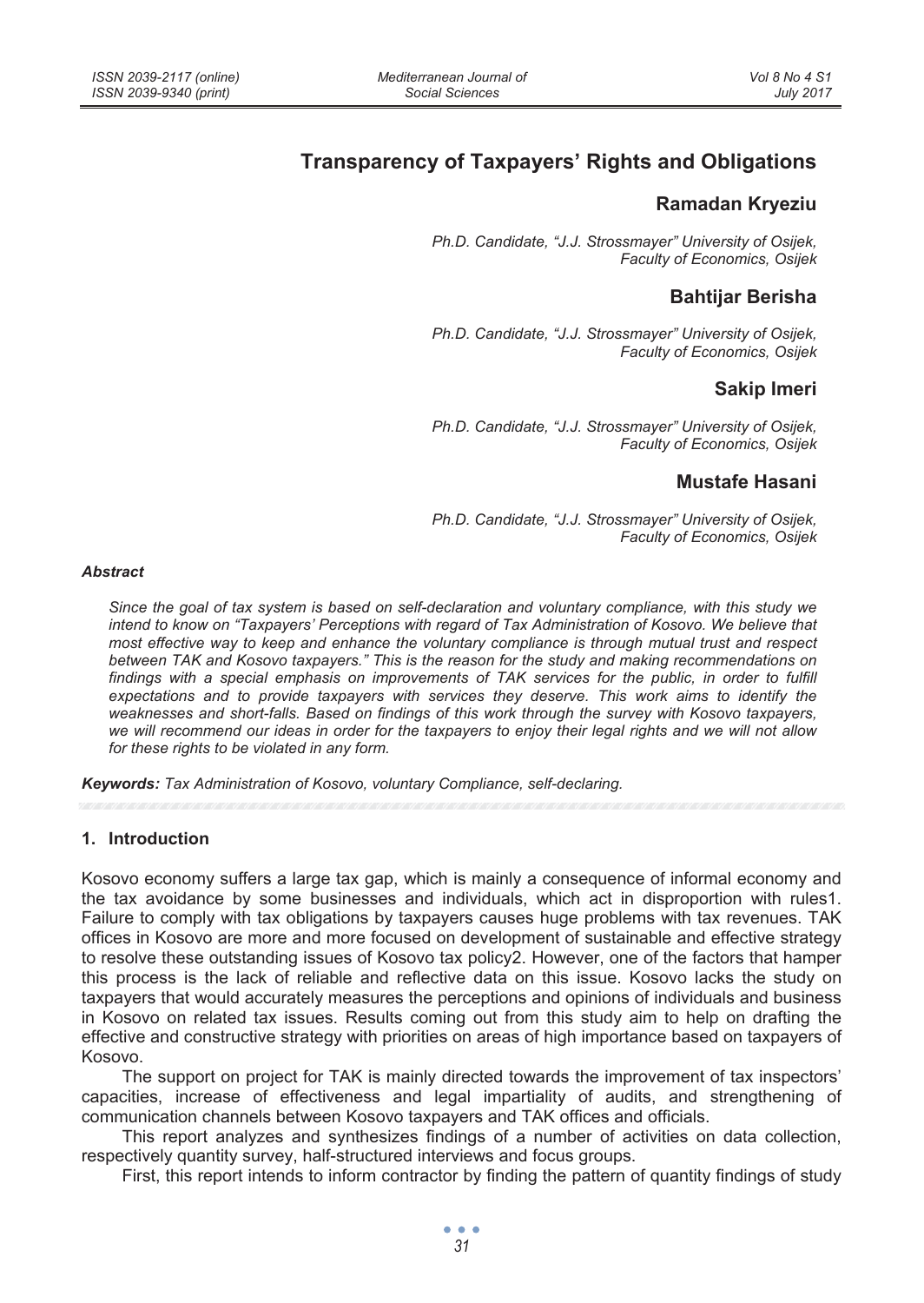| ISSN 2039-2117 (online) | Mediterranean Journal of | Vol 8 No 4 S1    |
|-------------------------|--------------------------|------------------|
| ISSN 2039-9340 (print)  | Social Sciences          | <b>July 2017</b> |

in five main areas: Transparency of Taxpayers' Rights and Obligations; Compliance Cost; Correct Professionalism and Treatment by TAK; Orientation towards Service; and in the end, Motivation for Compliance.

This report provides the context of policy and tax system of TAK in Kosovo, through the follow-up of data, strategies, direction and new goals and initiations. Tax context of Kosovo is filled out with a brief summary of some main studies of this field. The third part describes the methodology used. The fourth part reviews study limitations. The results are analyzed on the fifth and sixth part, concluded with main findings.

#### **2. Tax System of Kosovo**

Kosovo has relatively simple tax system and is oriented towards simple regulation that aims a broaden basis and prevention of tax evasion.

Fiscal policy, especially, tax policy is an extraordinary important part of governance of Kosovo and its economic growth, since the monetary policy tools cannot be used because euro is accepted as currency of the country. To undertake large investments and to offer vital public services, Kosovo needs a considerable quantity of resources, which could be achieved through a suitable fiscal policy. Therefore, Kosovo tax system is inseparable part of economy, because it can increase the revenues for government expenses.

#### **3. Transparency of Taxpayers' Rights and Obligations**

This study is focused on taxpayers, individuals and business perceptions in Kosovo with regard of TAK staff, procedures and services, and related tax policies, such as TAK access on businesses, which act against rules, audit case selection based on risk, etc. Main objective is to provide a reliable overview that presents the situation in Kosovo, related to taxpayers' opinions that can be used as basis for evaluation of new potential strategies for TAK in the future and to bring out the areas requiring priorities according to taxpayers' perception.

The design of study combines focus groups and interviews (1252) to understand the current taxpayers' opinions in Kosovo. The questions are organized on five main areas, which are:

o Transparency of Taxpayers' Rights and Obligations

Quantity results are discussed in detail through the half-structured interviews held with representatives of key institutions, and focus groups of businesses. The aim of discussions was to collect further explanations for interesting findings, and support for astounding findings.

Most of taxpayers are satisfied with approach, simplicity and clearness on provision of information by TAK. However, there is still considerable room for improvement on awareness and information about the TAK mandate on taxpayers' rights and obligations. For example, "set tax rates" and "collection of Customs duties" are seen as an important part of TAK mandate by majority of respondents. The most frequented sources for taxpayers were webpage, TAK offices or its staff and accountants. There is heterogeneity on the results with regards of age group, gender and ethnicity. New generations prefer online sources against other information means. Female taxpayers are visiting more frequently the TAK offices than male taxpayers. The members of Serbian community are using the offices or accountants as information sources and they never refer to internet webpage, based on results of the study. There were improvements in relation to speed and effective transmission of information by TAK, based on conclusions extracted from the discussion. However, there is room to move further on this direction, especially with regard of explanation on last legal changes.

On of the main boosters for this study was the idea to get a clear overview on taxpayer perception, awareness and knowledge for TAK and its services. Being informed and educated on these matters improves the chances of action in compliance with tax laws. When the tax liabilities are in question, this way of thinking raises furthermore the education on sanctions. With other words, it is essential that taxpayers are informed and educated before they are penalized for noncompliance. During questioning of respondents on their knowledge about TAK, a certain wrong options were set intentionally on survey to test their knowledge with regard of TAK mandate.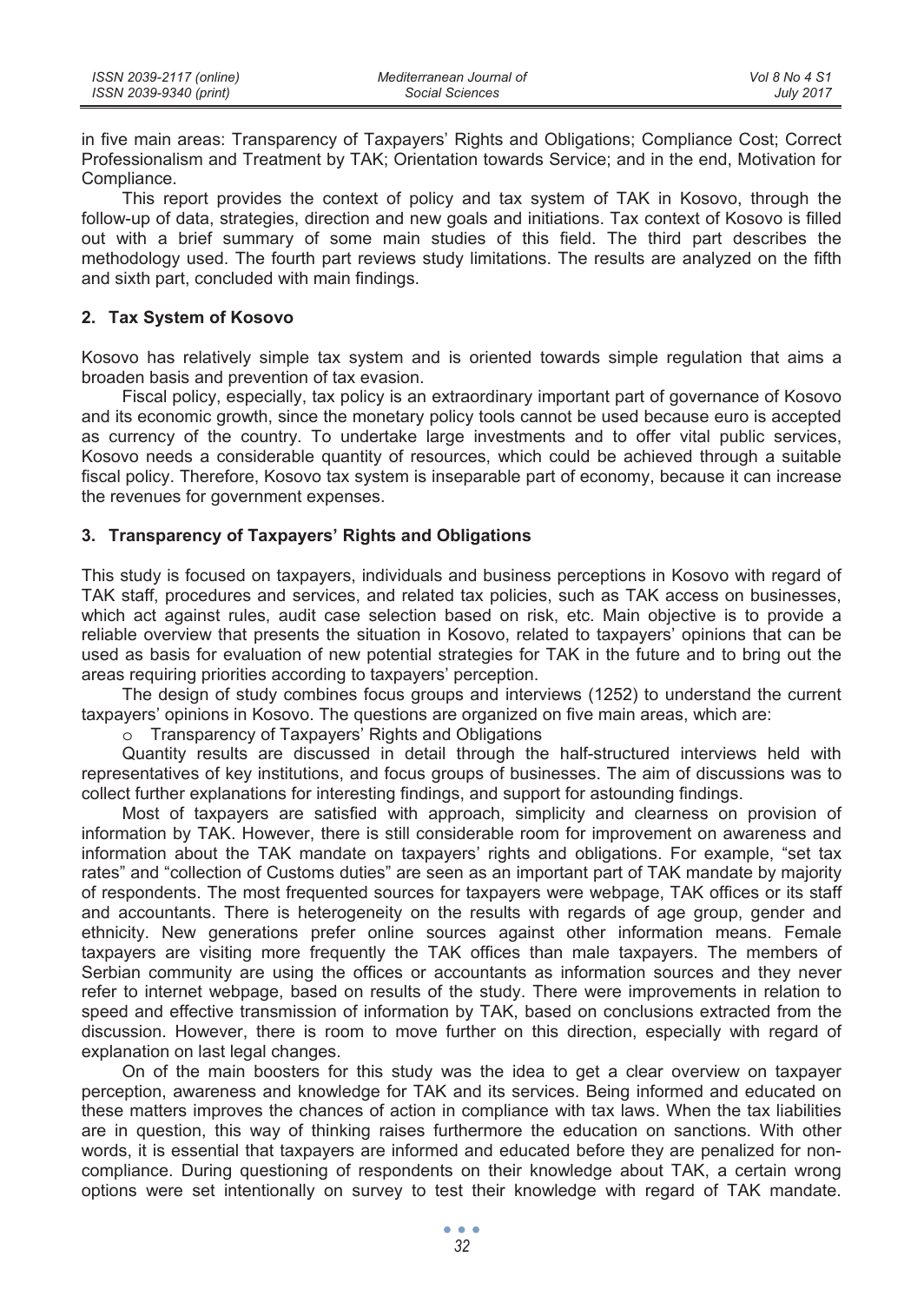| ISSN 2039-2117 (online) | Mediterranean Journal of | Vol 8 No 4 S1    |
|-------------------------|--------------------------|------------------|
| ISSN 2039-9340 (print)  | Social Sciences          | <b>July 2017</b> |

Taxpayers' knowledge on TAK mandate sometimes is confused on certain areas, which have nothing to do with this institution. For example, on Figure 3 below, shows that "imposing of tax rates" is mentioned by 63% of respondents as important part of TAK mandate. It seems that there is confusion among the population on duties and responsibilities of each institution with regard of taxes. The clearness on relevant institution where they address and keep responsible for, are the key of a functional tax system.





Identification of main channels of information that are used by individual taxpayers and businesses would enable TAK to reach larger and diverse audience. The results from quantitative study show that the most used are TAK offices and staff, or its internet webpage. The alternative ways to reach the contact, as leaflet, social networks and call centers are rarely used as information points on related tax matters. The Figure 4 bellow summarizes the different points of information.



#### **Figure 2:** Information Resources

The results of the study are further based on discussions of focus group. Most of respondents are using the internet webpage to obtain information or they directly go to TAK offices.

TAK Strategy 2010-2015 emphasizes that call centers and other online sources are new means to secure reliable, fast and credible information. However, call centers remains less used platforms for such purposes. Luck of trust on call centers is brought up as a reason where the respondents often have identified other issues on call center, such as, the staff is not responding to phone calls or is not sufficient capable to give accurate answers. Regardless that we are living in the time of digitalization, it remains a gap between the old-age generation and new generation when the daily use of new technologies is in question. Figure 5 below shows exactly this digital gap with regard of sources of information. It can be seen that on old age group, the existing online sources, such as TAK webpage enjoy little popularity, and TAK offices are ranked as higher level as sources of information.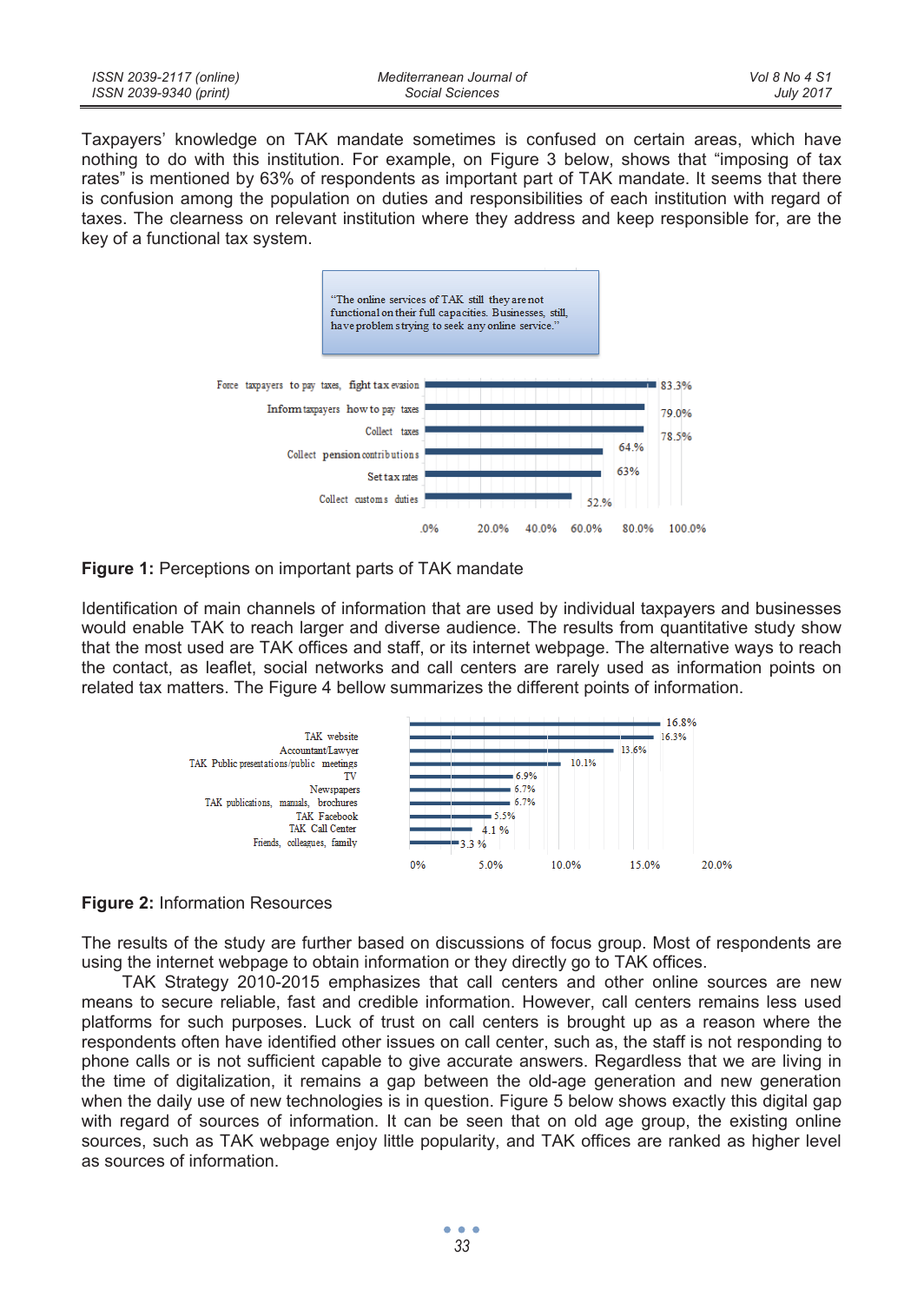

**Figure 5:** Sources of information - Digital division

The selection of information platforms variates among the different regions. For example, on figure 6 below it can be seen that taxpayers and businesses in Prishtina and Ferizaj follow common trends: the first choice of taxpayers is TAK webpage, followed by their personal accountant or lowyers. The region such as Prizren, Gjakova and Gjilan, the individual taxpayers and businesses are relying more on TAK offices than on webpage. Peja looks isolated, since the webpage is relatively liked, and presentations and publication, manuals and booklets are the most common sources of information.





The selection of platform is also dependent on taxpayers' features on seeking information. For example, on focus group held with females in business, the participants have identified themselves more as persons to avoid the risk than males. Therefore, they state that they prefer to hire capable accountants or visit TAK offices to obtain accurate and detailed information, and to avoid mistakes related to their tax liabilities. The results from our quantitative study shows that newspapers, TVs and accountants or lawyers are relatively popular source of information for female than male (see the Figure 7 below). However, webpage and TAK official remain more frequented for both genders.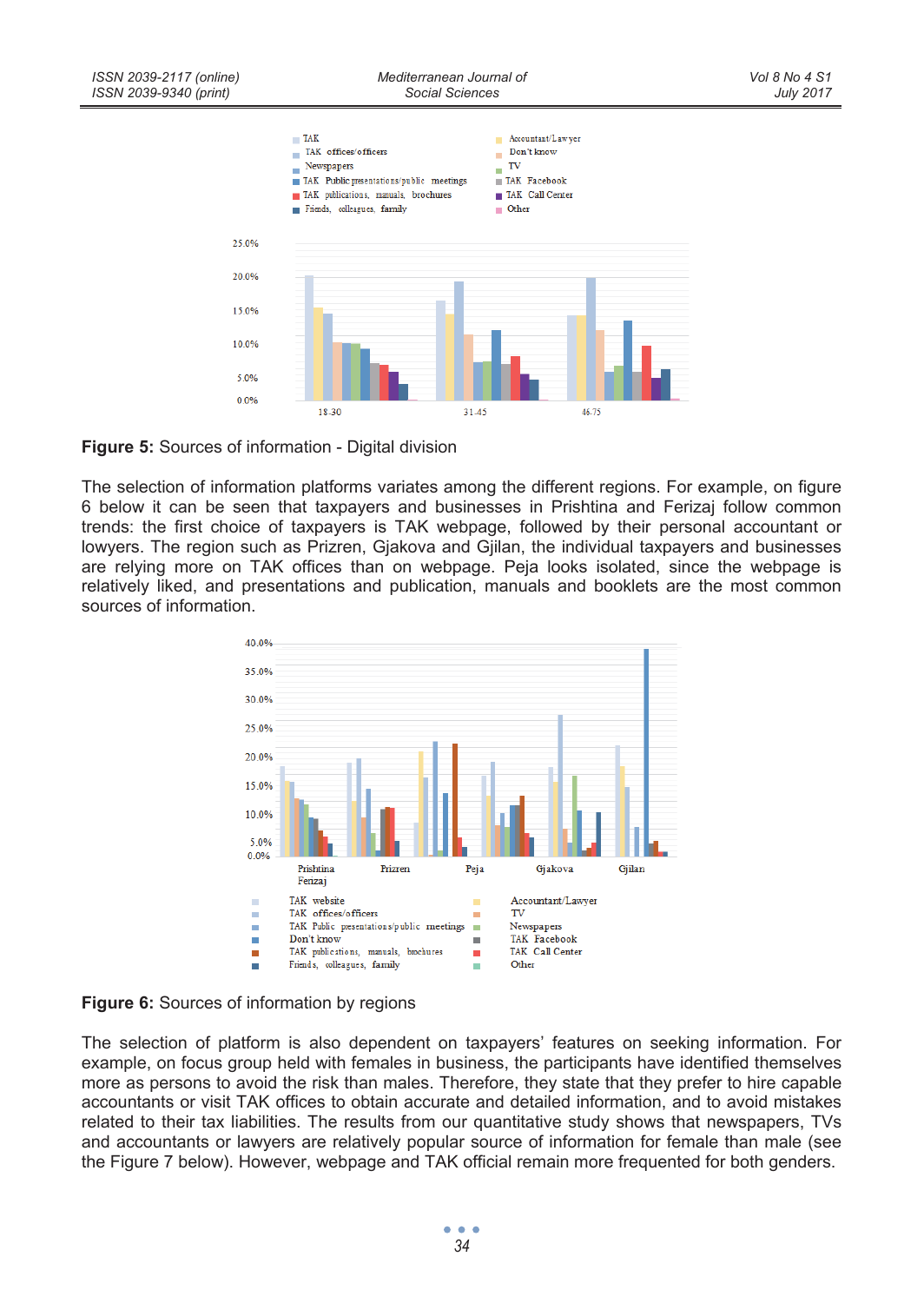

**Figure 7:** Sources of information by gender



After the review of information resources for taxpayers, it is important to take their opinions on information provided by TAK. Figure 8 bellow shows the overview of surveyed taxpayers about the quality and the access on TAK information. Taxpayers are less happy with regard of information availability on rights and obligations, where 26% of taxpayers do not agree with availability on satisfaction of such information. Most of them are happy with clarity and reliability of general information. From those who sought information directly from TAK, most of them received satisfactory answers, so about 70% are inclined on positive side.



**Figure 8:** Opinions on information provided by TAK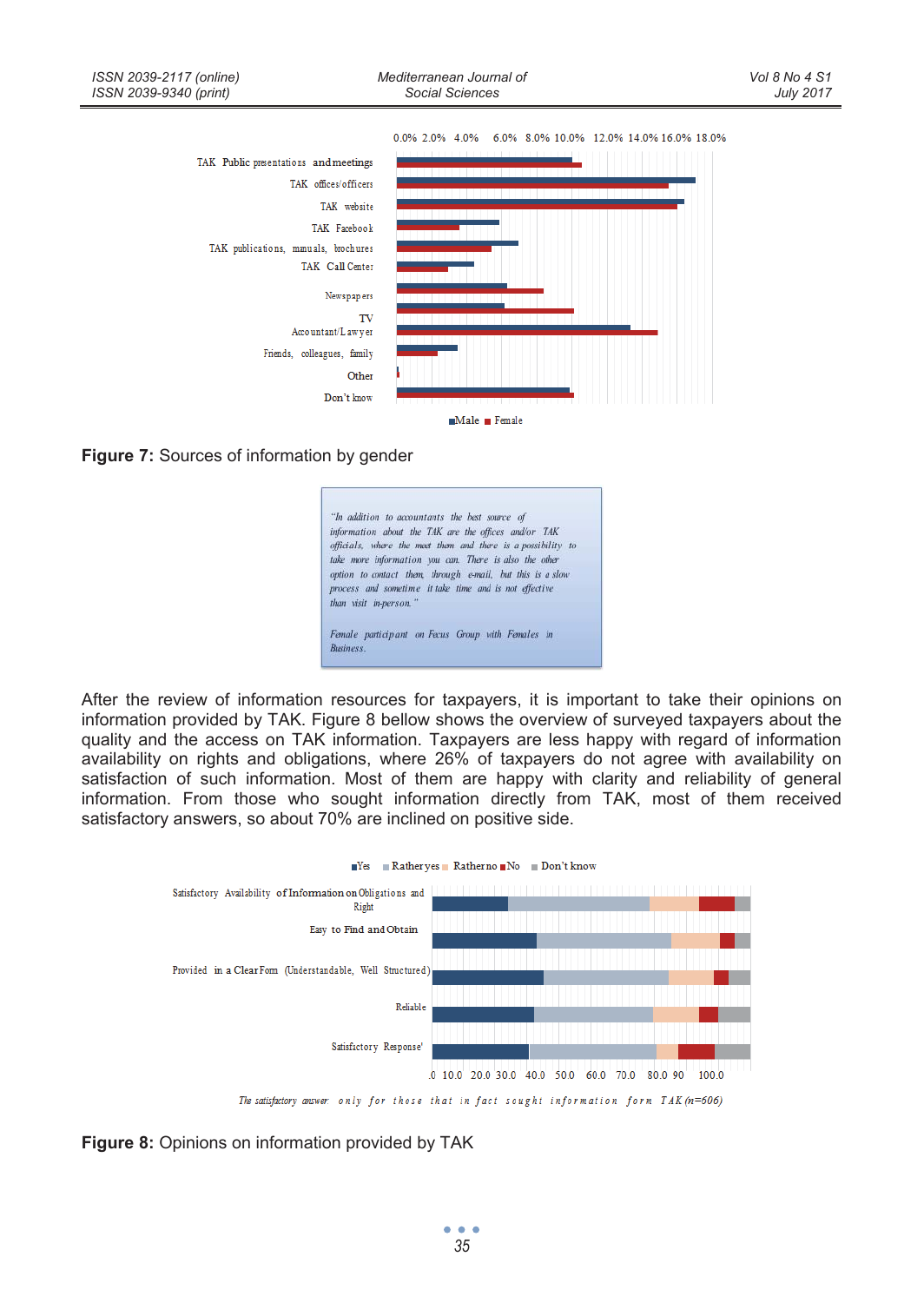The high level of satisfaction is confirmed in some discussions on focus group. As long as there is still a room for improvement, many people believe that quality, access and availability is better than before. In the focus group of stakeholders, one of the participants said that now TAK officials can provide timely interpretation of laws and regulations. However, there are elements that require more attention. For example, officials and representatives of different institutions and business associations have shown concern, during the interview, with regard of lack of frequent updates of information materials provided on internet. Moreover, other key stakeholders were occupied with friendly approach towards the opposite gender by the TAK official. Another group of stakeholders expressed the concern about the content and details of the already provided information.

The issues that were mentioned often were connected to lack of clear and comprehensive information on recent tax law changes. However, this issue is beyond the scope of this report. In addition, the high level of satisfaction does not coincide with opinions of businesses working in Serbian community. First, main information resources for them are the accountants and lawyers, and the findings from quantitative interviews were confirmed on the focus group held with them.

> "[...] It is difficult to acces the documentation through the internet. Most of my compatriots work in acriculture and they do not have technical skills to use the internet." Participant in Focus Group with businesses from Serbian community

Last, the access and level of information can be explained by two points of views. In one side, the availability of information, this can be seen as duty and responsibility of TAK. From the findings of this study synthesized above, we can conclude that there are improvements on this aspect. However, more effort should be made to different focused groups, as for example a more friendly gender approach and more efforts on establishment of contact with Serbian community members. Also, special attention should be dedicated to new legal changes for micro and small enterprises, since it happens that they do not employ accountants and it is difficult for them to accept new changes.

|                                                  | Total | Prishtinë | Prizren | Region<br>Pejë | Gjakovë | Giilan | Ferizai | M itrovicë |
|--------------------------------------------------|-------|-----------|---------|----------------|---------|--------|---------|------------|
| Consulted with TAK<br>publications and resources | 56.9% | 613%      | 61.8%   | 60.4%          | 57.4%   | 42.6%  | 54 7%   | 47.5%      |
| Seeking tax information<br>directly from TAK     | 48 9% | 49 2%     | 65.9%   | 65.6%          | 70 4%   | 29 4%  | 11.7%   | 45.8%      |
|                                                  |       |           |         | Size           |         |        |         |            |
|                                                  | Total |           | Micro   | Small          |         | Medium | Large   |            |
| Consulted with TAK<br>publications and resources | 56.9% |           | 56.3%   | 60.8%          |         | 34.5%  |         | 65.2%      |
| Seeking tax information<br>directly from TAK     | 48 9% |           | 49.0%   | 46 1%          |         | 41 4%  |         | 52.2%      |

On the other side, it's the level of interest expressed by taxpayers to obtain information. With the focus group of man in business, the participants stated that interest of taxpayers is low and most of them take the initiative only when they are in trouble.

The discussion in focus group with main stakeholders of the area has discovered regional, sector and size differences on the level of taxpayers' education and knowledge. According to participants the businesses operating in Prishtina are more proactive in contact with TAK or to stay updated with tax changes. The results of quantitative interviews shown on the table 5 below present the percentage of taxpayers or individual businesses that were trying to contacts TAK and it sorts them by region and size (for businesses). About 57% of respondents have actively sought information on TAK publications and sources, and 49% of respondents have sought information directly from TAK on related to tax matters.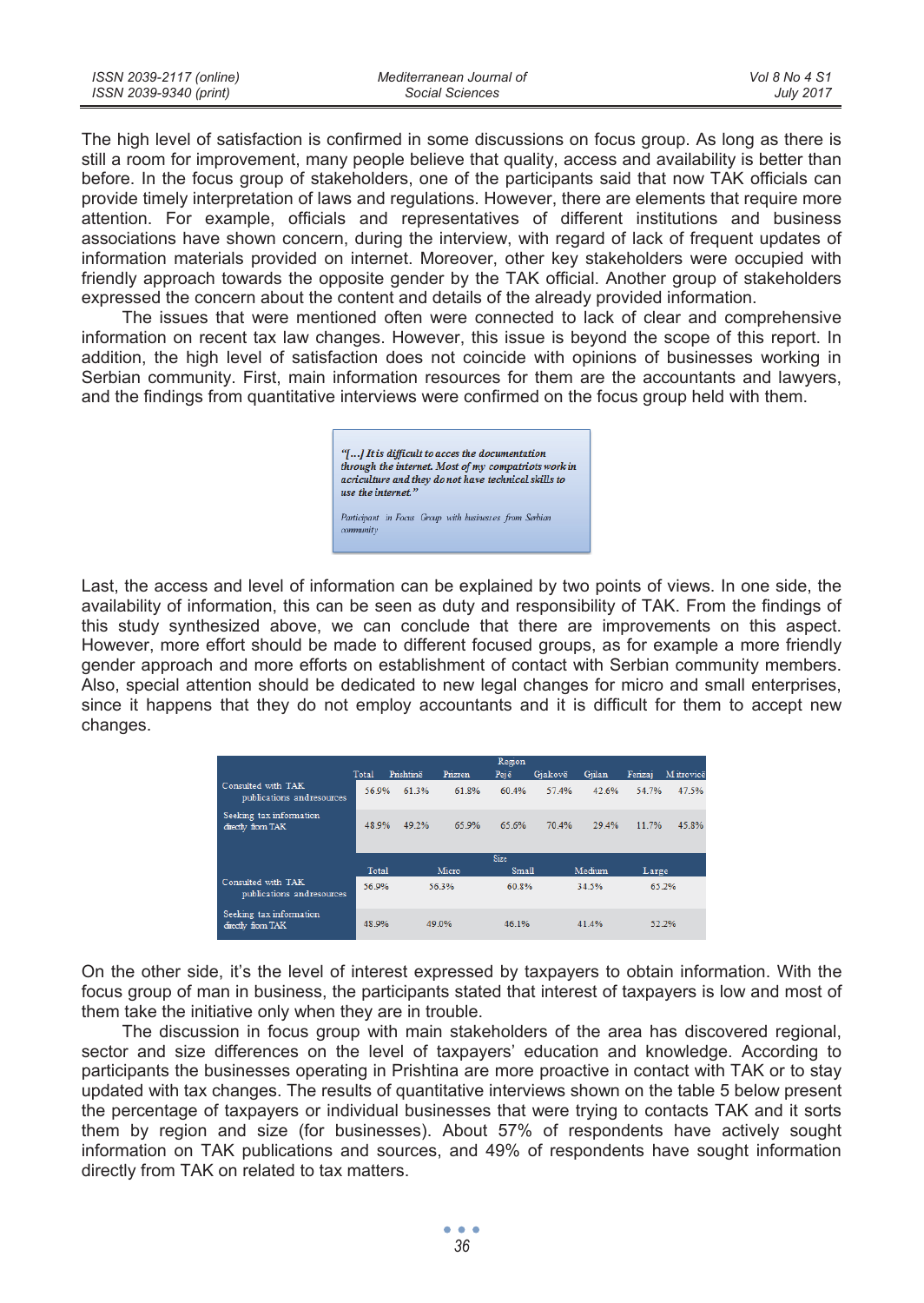#### **4. Conclusions**

This study has collected and analyzed the findings from a number of data collection activities, respectively quantitative studies, half-structured interviews and focus groups. Its main goal is to inform the public and TAK with regard of opinions and perceptions of taxpayers about TAK and its services. In addition, this study aims to discover the pattern of quantitative and qualitative data on TAK's transparency and professionalism. Findings will serve for improvement of future strategies, and in general on determination of current standing of Kosovo taxpayers.

Results from this study show that the level of awareness and information of TAK mandate and taxpayers' rights and obligations is in average low, since for example "set tax rates" and "collection of Customs duties" were seen as TAK mandate by most of respondents. However, the range of access, simplicity and clearness on provision of information by TAK are acceptable by interviewed taxpayers. Most frequented sources by taxpayers were the webpage, TAK offices or personnel and its accountants. However, there were differences on the popularity on sources of information among age-groups, genders and ethnicity. The discussions have found that even the speed and effective transmission of information from TAK is improved substantially recent years, more effort should be made in addressing the confusions among the taxpayers. In particular, it is emphasized the lack of clear and comprehensive information on recent changes of tax laws.

The burden of compliance is reduced considerably recent years, especially when in use are put new electronic mechanisms and simplicity of procedures. According to taxpayers it remains a problem with refunds and submission procedures of appeals. With regard of these last two, they are not the only problem including the time spent, but also the approach that TAK inspectors are using sometime.

In general the level of satisfaction is quite high on quantitative interviews with regard of respondents' satisfaction in relation to professionalism and fair treatment by TAK officials and staff. In addition to, the discussions have discovered some further concerns with regard of lack of technical qualification of TAK staff, especially those who are in direct contact with businesses. A considerable part of taxpayers agreed that bribe and misuse are not rare for TAK inspectors, even so a considerable part of them chose "I do not now" on the questions with regard of misuse of authority by TAK officials or their willingness to take bribe.

Last, the study discovered which are the main motivations for tax compliance or noncompliance by taxpayers in Kosovo. The main driver for tax compliance is seen as the fulfillment of civic duty for Kosovo. However, their main concern is the perception of misuse of public funds by the Government, which they think that very often it may drive taxpayers to non-compliance of tax obligations. Other important factors of non-compliance are the perception of tax evasion by rich people and failure of payment of taxes by competitors.

#### **References**

- Alm J. dhe të tjerët (1992). "Pasiguria institucionale dhe pajtueshmëria e tatimpaguesve." Shqyrtimi Ekonomik Amerikan. Vëllimi 82, Edicioni 4, faqe 1018-1026
- Devos, K. (2014), Faktorët që ndikojnë në sjelljen individuale të pajtueshmërisë tatimore, Botuesi Springer, ISBN: 978-94-007-7475-9
- Hichem K., Imen Achek, (2015). "Përcaktuesit e evazionit tatimor: shqyrtimi i literaturës", Zhurnali Ndërkombëtar i Ligjit dhe Menaxhimit, Vëllimi 57, Edicioni 5, faqe 486 – 497
- Ministria e Financave, Kosovë (2015). Programi Kombëtar i Reformës Ekonomike (NERP). marrë nga: https://mf.rks-gov.net/Portals/0/Programi%20Komb%C3%ABtar%20p%C3%ABr%20Reforma%20n%C3% AB%20Ekonomi/2015%20National%20Economic%20Reform%20Programme.pdf
- Riahi-Belkaoui, A. (2004), "Raporti ndërmjet pajtueshmërisë tatimore në aspektin ndërkombëtar dhe përcaktuesit e përzgjedhur të moralit tatimor", Zhurnali i Kontabilitetit, Auditimit dhe Tatimimit Ndërkombëtar, Vëllimi 13, nr. 3, faqe 135-143.
- Richardson, G. (2006). "Përcaktuesit e evazionit tatimor: Hetimi në mbarë vendin". Zhurnali i Kontabilitetit, Auditimit dhe Tatimimit Ndërkombëtar, Vëllimi 15, Edicioni 2, faqe 150-169.
- Saad N. (2014), Njohuritë tatimore, kompleksiteti tatimor dhe pajtueshmëria tatimore: Pikëpamjet e tatimpaguesve". Procedia: Shkencat sociale dhe bihevioriste (të sjelljes). Vëllimi109, faqe 1069–1075
- Administrata Tatimore e Kosovës (2011). Strategjia e Pajtueshmërisë 2012-2015. Marrë nga: http://www.atk-